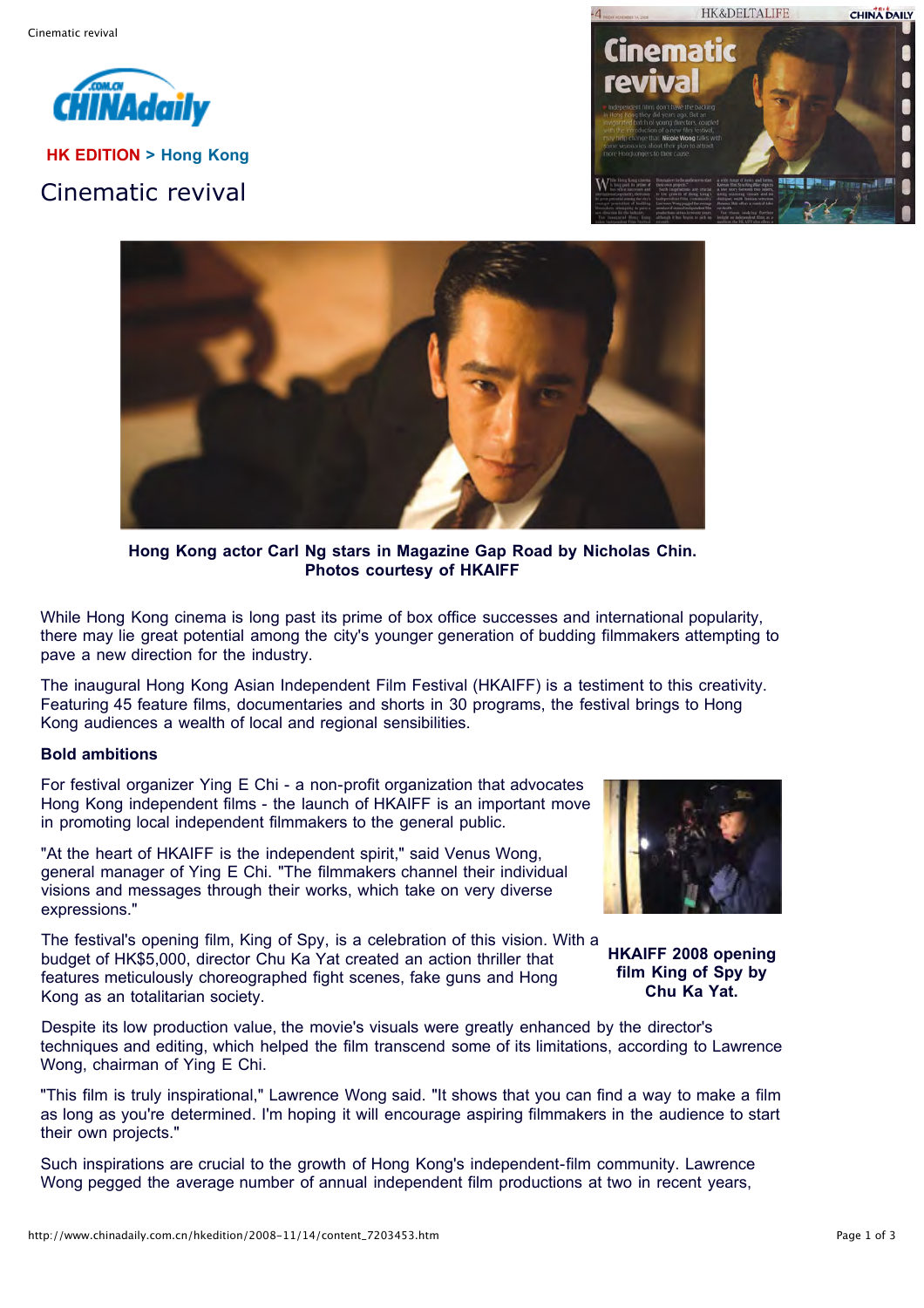although it has begun to pick up recently.

"Funding is tough when the industry is in a down time," he said. "There are 20 to 30 commercial films out a year now, which leaves little room for independent films. The investors are very conservative, and they count on formulaic box office hits."

These crises of Hong Kong cinema, however, may prove a turning point for independent filmmakers. When commercial success seems an unlikely prospect, some directors may focus on independent productions and their personal artistry.

"I'm positive there will be new possibilities for our community," Lawrence Wong said. "For example, Taiwanese cinema was so down some years ago that most directors gave up on success. That's when they made good films again and bounced back."

## **Wider audience**

A supportive audience is another key to the community's development. As Venus Wong remarked, the festival aims to cultivate a stronger interest in independent films, among the audience, with the festival's regional selections.

"These are very meaningful films from nearby markets such as Japan and Korea, to faraway corners as Laos and Bangladesh," she elaborated. "We hope they'll attract more viewers to the festival, which will then draw their attention to local productions."

The regional programs touch on a wide range of topics and forms. Korean film Synching Blue depicts a love story between two loners, using stunning visuals and no dialogue, while Iranian selection Banana Skin offers a comical take on death.



**Bangladesh-Hong Kong production Port Unknown by Mamunur Rashid.**

For those seeking further insight on independent films as a medium, the HKAIFF also offers a series of seminars and workshops. The topics range from production techniques and screening talks, to the role of independent films in art education.

With the HKAIFF in full swing, the festival has received very positive responses from local media and film lovers so far. Ticket sales have been strong, despite limited publicity by Ying E Chi.

"Naturally, I hope the festival will draw a wider audience than the usual film bugs," Lawrence Wong said. "At this stage, it's hard to say how successful the festival will be, and we'll be looking out for audience feedback."

Public support is instrumental to the continuation of HKAIFF, since the festival runs on limited resources. Besides the Art Development Council, Ying E Chi also secured a number of commercial sponsors this year.

The venue for the festival, the Grand Cinema in Elements, Kowloon Station, is another step forward for the independent film community, since the company is keen on including local independent productions in its screening schedules.

"There are 12 houses in Grand Cinema, which allows room for both mainstream and alternative films," Venus Wong explained. "Most movie-goers aren't used to hitting that theater yet, but that should change soon."

## **Going global**

Among the select Hong Kong directors, Nicholas Chin has achieved international acclaim with his Cannes-selected short film, Tai Tai. At HKAIFF, Chin presents to Hong Kong audiences his first fulllength feature film, Magazine Gap Road.

The story revolves around a former high-class prostitute, whose new-found life of luxury on the Peak is at stake when past returns to haunt her. In Chin's view, the film represents a different side to Hong Kong that eludes most people.

"Hong Kong is generally chaotic, warm, fast-paced; the Peak is cold and mysterious," Chin said. "In my film, there's a mixture of people from Hong Kong, the mainland and overseas, and a mixture of